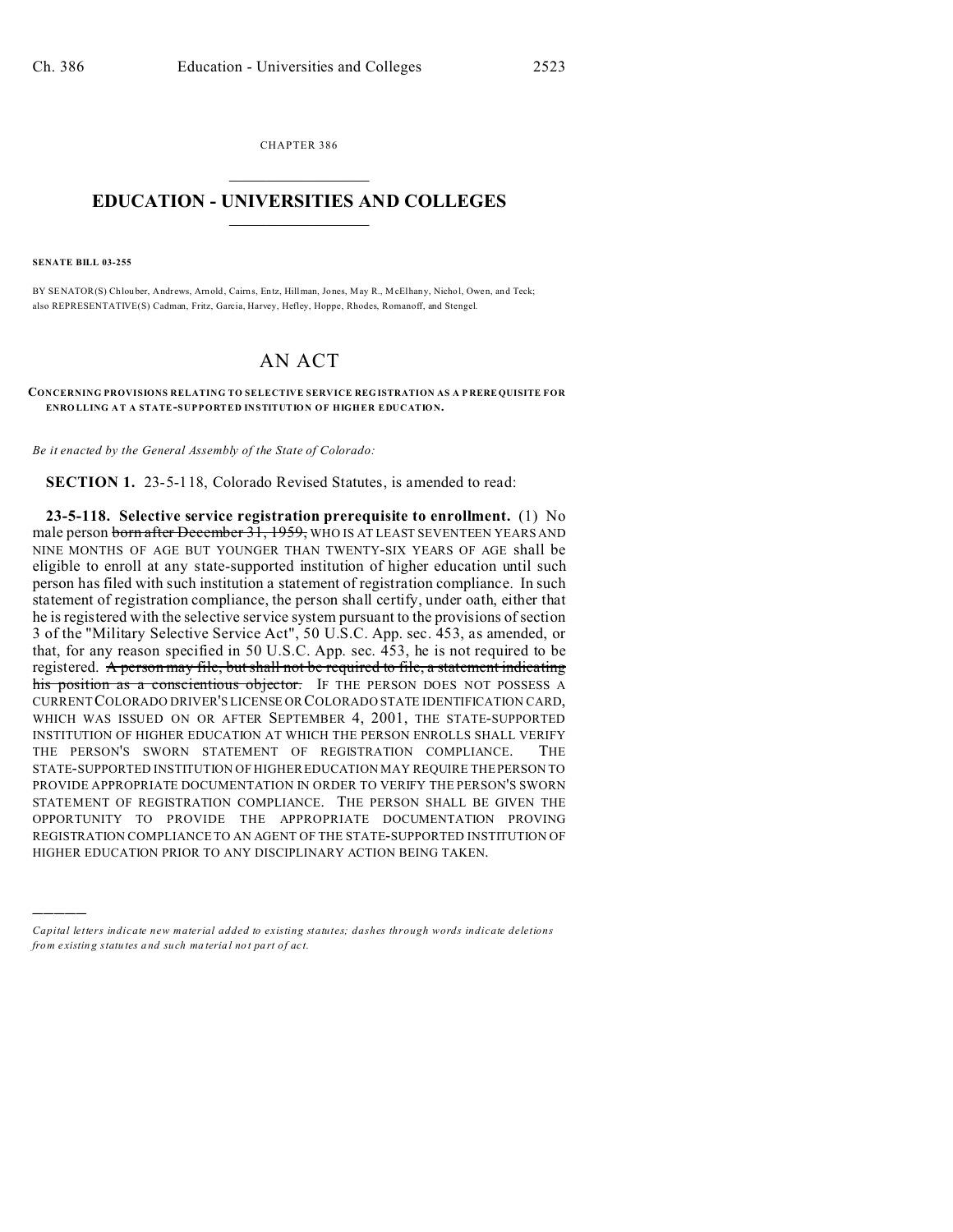(2) The governing board of each state-supported institution of higher education shall prescribe the form for such statement of registration compliance. Such statement shall be included in applications for admission to the institution for new and transfer students. Such institution shall require any male person born after December 31, 1959, WHO IS AT LEAST SEVENTEEN YEARS AND NINE MONTHS OF AGE BUT YOUNGER THAN TWENTY-SIX YEARS OF AGE AND who is currently attending such institution or has been admitted to such institution but has not given a statement of registration compliance as required by subsection (1) of this section to file a statement of registration compliance when he seeks to enroll for a new academic term.

(3) If a state-supported institution of higher education receives a statement from any person, as required by subsection (1) of this section, certifying that he has registered with the selective service system pursuant to the provisions of section 3 of the "Military Selective Service Act", 50 U.S.C. App. sec. 453, as amended, or that he is exempt from registration for any reason specified in 50 U.S.C. App. sec. 453, other than that he is under eighteen years SEVENTEEN YEARS AND NINE MONTHS of age, such institution shall not require the person to file any further statements. If such institution receives a statement certifying that such person is not required to register pursuant to the provisions of 50 U.S.C. App. sec. 453, because he is under eighteen years SEVENTEEN YEARS AND NINE MONTHS of age, such institution shall require the person to file a new statement of registration compliance each time he seeks to enroll for a new academic term until the institution receives a statement certifying that the person has registered with the selective service system or is exempt from registration for any reason specified in 50 U.S.C. App. sec. 453, other than that he is under eighteen years SEVENTEEN YEARS AND NINE MONTHS of age.

(4) If any person knowingly gives false information in such statement of registration compliance as required pursuant to the provisions of this section, such person commits perjury in the second degree, as defined in section 18-8-503, C.R.S.

(5) IF A STUDENT KNOWINGLY GIVES FALSE INFORMATION UNDER THE PROVISIONS OF THIS SECTION, THE STUDENT SHALL BE SUSPENDED FROM THE STATE-SUPPORTED INSTITUTION OF HIGHER EDUCATION AT WHICH THE STUDENT IS ENROLLED. IF A PERSON KNOWINGLY GIVES FALSE INFORMATION UNDER THE PROVISIONS OF THIS SECTION AND THE PERSON IS NOT ENROLLED AS A STUDENT AT A STATE-SUPPORTED INSTITUTION OF HIGHER EDUCATION, THE PERSON SHALL BE PROHIBITED FROM ENROLLING AS A STUDENT AT A STATE-SUPPORTED INSTITUTION OF HIGHER EDUCATION. STATE-SUPPORTED INSTITUTIONS OF HIGHER EDUCATION SHALL BE REQUIRED TO PROVIDE THE PERSON A HEARING BEFORE AN APPROPRIATE AGENT OF THE STATE-SUPPORTED INSTITUTION OF HIGHER EDUCATION TO DETERMINE IF THE PERSON HAS KNOWINGLY GIVEN FALSE INFORMATION UNDER THE PROVISIONS OF THIS SECTION. A STUDENT OR PROSPECTIVE STUDENT WHO PROVIDES FALSE INFORMATION UNDER THE PROVISIONS OF THIS SECTION SHALL NOT BE ELIGIBLE TO ENROLL OR REENROLL UNTIL THE STUDENT PROVIDES APPROPRIATE DOCUMENTATION PROVING THAT HE IS PROPERLY REGISTERED WITH THE SELECTIVE SERVICE SYSTEM.

**SECTION 2. Effective date - applicability.** (1) This act shall take effect January 1, 2004.

(2) However, if a referendum petition is filed against this act or an item, section,